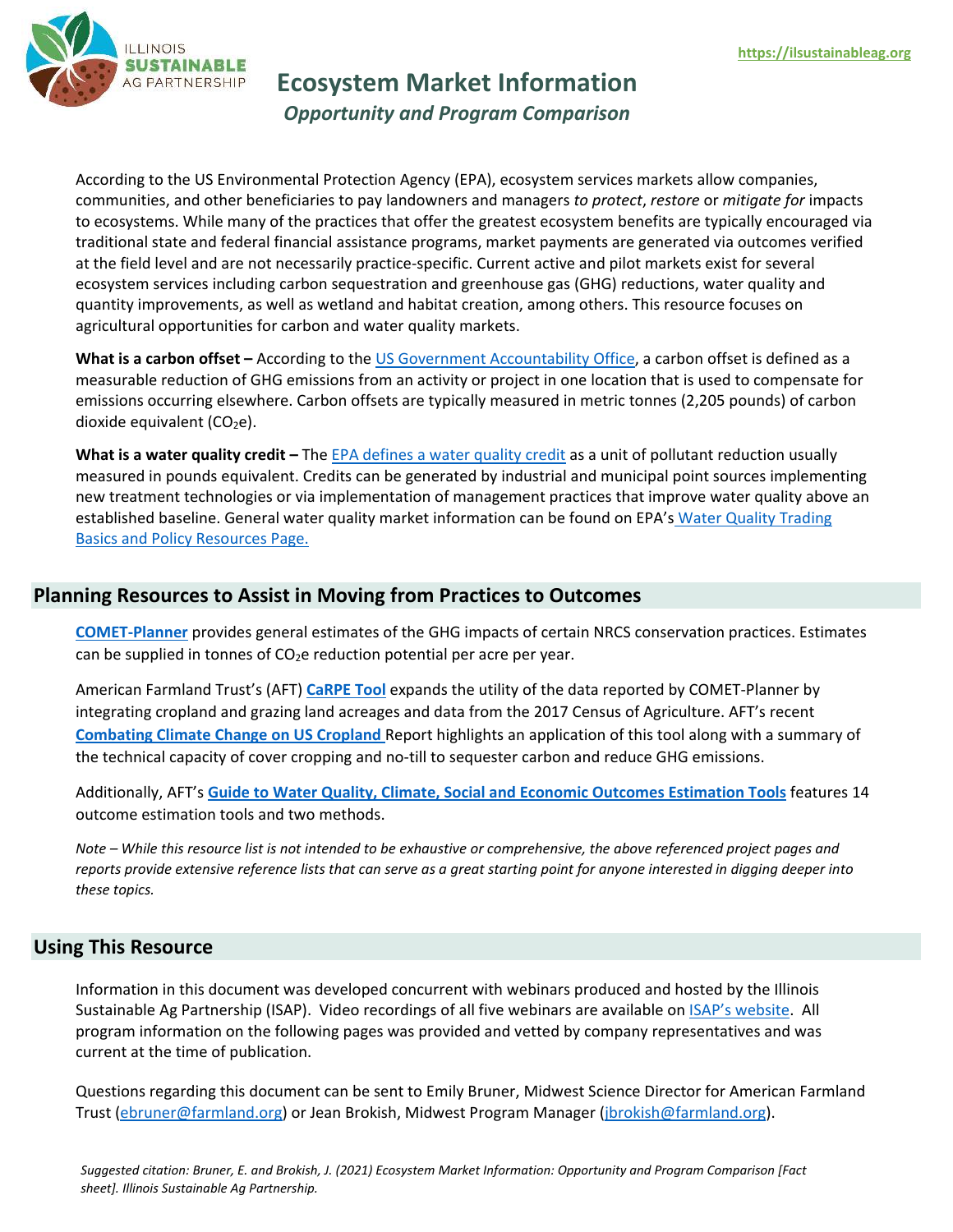## **Introduction to Featured Entities**

*The information below was provided and vetted by company representatives. Programs are evolving rapidly and interested parties are encouraged to review specific company sites listed below or visit ISAP's website [\(ilsustainableag.org/ecomarkets\)](https://ilsustainableag.org/ecomarkets/)*.

#### *MARKET ENTITIES (Table 1) – information current as of February 2021.*

**Nori** – In pilot phase, project enrollment is currently available nationwide. Two projects have sold and received payment for ~30,000 credits to date. Planning to expand to Canada, Brazil and Eastern Europe in the next 2 to 3 years[. https://nori.com/](https://nori.com/) 

**Indigo Ag** – Project enrollment currently available in 21 states including: AR, CO, GA, IA, IL, IN, KS, KY, LA, MN, MO, MS, NC, ND, NE, OH, OK, SC, SD, TN, TX. Piloting expansion in Europe. [https://carbon.indigoag.net](https://carbon.indigoag.net/) 

**Soil and Water Outcomes Fund** – Project enrollment currently available in select counties in Iowa, Illinois, and Ohio. Planning to expand to additional geographies in crop year 2022. <https://www.theoutcomesfund.com/>

**Ecosystem Services Market Consortium (ESMC)** – In pilot phase, project enrollment currently available in select U.S. regions including: Corn and Soy Belt, Great Plains, Great Lakes, Pacific Northwest, and California. Anticipated national market launch to include payment for water quantity and biodiversity ecosystem services in addition to carbon, net GHGs, and water quality in harvest year 2022-2023. https://ecosystemservicesmarket.org/

#### *INPUT PROVIDERS (Table 2) – information current as of June 2021*

**Bayer Crop Science** – Bayer's US Carbon Program pays \$3 per acre for reduced tillage (strip-till or no-till), \$6 per acre for cover crop adoption, and \$9 per acre for adopting both practices, per year, subject to verification and validation. **Bayer's US [Carbon Program](https://www.cropscience.bayer.com/who-we-are/farmer-partner-resources/carbon-program/united-states) is currently available in 17 states including: IN, IL, IA, KS, WI, ND, SD, NE, MN, MO, MI, OH, AR, MS, LA, MD, and DE and looking to expand eligible geographies, crops and practices.** 

**Corteva Agriscience** – Corteva leverages Granular Insights to assist farmers in earning an estimated \$5-20 per acre by introducing cover crops and/or reduced tillage. **[Corteva's Carbon Initiative](https://granular.ag/carbon/) is currently available in Illinois, Indiana, and Iowa with plans to expand to additional states later in 2021 and into 2022.**

**Nutrien** – Nutrien's **[Carbon Program](https://www.nutrien.com/sustainability/strategy/feeding-planet-sustainably/carbon-program)** is designed to provide incentive payments for climate smart practice implementation or carbon and water outcomes, depending on the pilot. **Nutrien is currently testing pilot projects across 15 US states and 3 Canadian provinces**

## *DATA PLATFORMS (Table 3) – information current as of June 2021*

**CIBO** – CIBO offers carbon sellers and buyers an innovative, efficient carbon market. CIBO calculates the Regenerative Potential for all parcels in the US so farmers can understand the potential of a parcel to generate carbon credits. CIBO then provides the tools that enable a user to calculate Carbon Credits, based on their actual or future practices. **Current enrollment in [CIBO Impact](https://www.cibotechnologies.com/cibo-impact/) is open to any corn or soybean grower in the US**.

**FBN / Gradable** – Gradable, launched by Farmer's Business Network, Inc. (FBN), provides new technology and services that facilitate the scoring, sourcing, and pricing of Low-Carbon Grain. Gradable is active in carbon credit markets as well as supply chain programs in food, feed, and fuel and offers crop nutrition services, including soil health sampling and agronomic recommendations through Gradable Plan. **[Gradable Carbon](https://www.gradable.com/carbon) launched in Spring of 2021 and is available throughout the US.** 

**Truterra** – Truterra is a farmer-owned, retailer-driven sustainability platform built to help growers measure and track their on-farm stewardship journey via the **[Truterra™ Insights Engine](https://www.truterraag.com/)**. The data and insights within Truterra enable participation in ecosystem markets such as Carbon. **The next TruCarbon offer is set to launch in late 2021/early 2022 and will be available nationally.**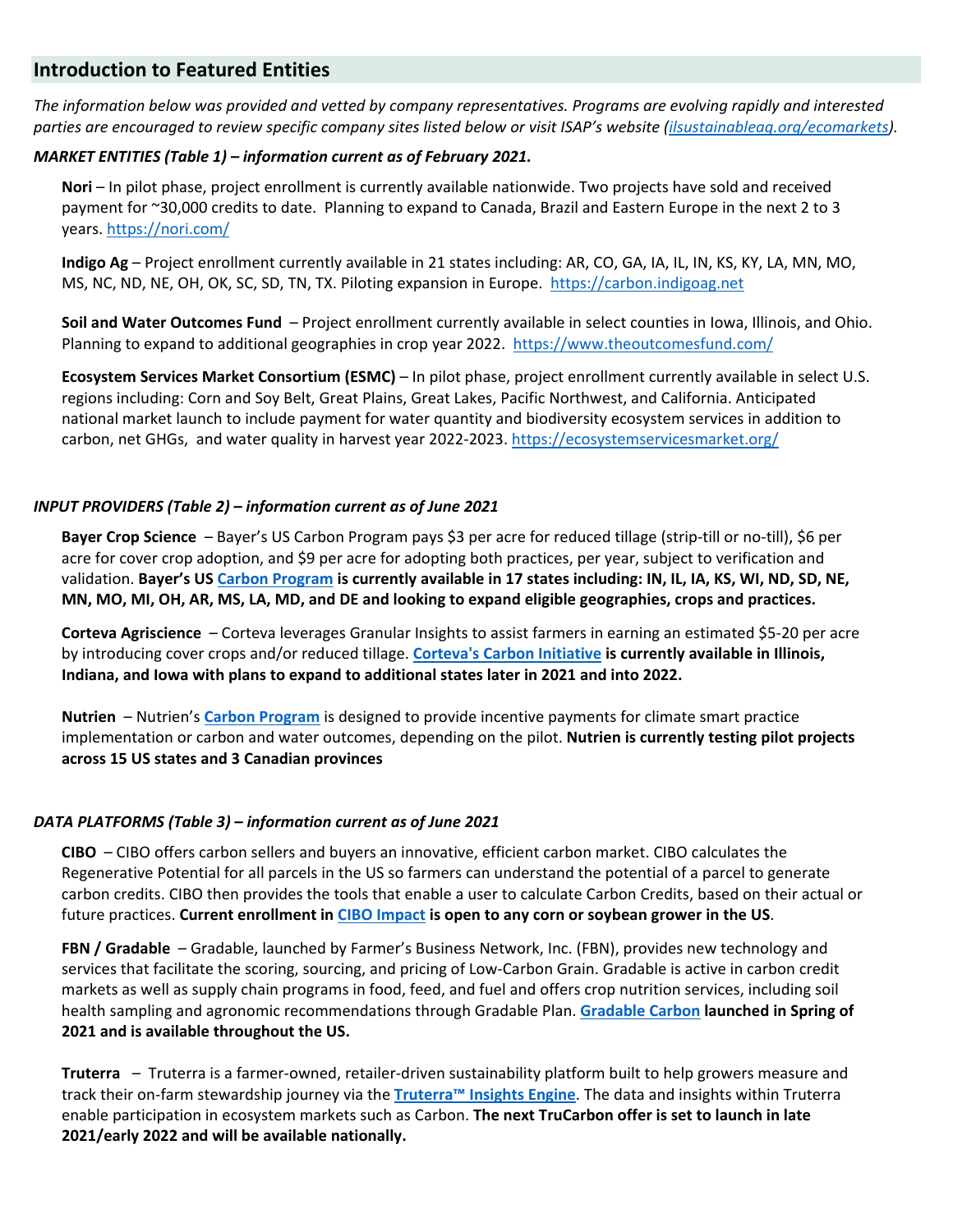# **TABLE 1: MARKET ENTITIES** *As of February 2021*

|                                                                                              | <b>Nori</b>                                                                                                                                                                     | <b>Indigo Ag</b>                                                                                                                               | <b>Soil &amp; Water Outcomes</b>                                                                             | <b>ESMC</b>                                                                                                                                                                                      |
|----------------------------------------------------------------------------------------------|---------------------------------------------------------------------------------------------------------------------------------------------------------------------------------|------------------------------------------------------------------------------------------------------------------------------------------------|--------------------------------------------------------------------------------------------------------------|--------------------------------------------------------------------------------------------------------------------------------------------------------------------------------------------------|
| Acreage<br>Min/Max                                                                           | None                                                                                                                                                                            | One-field min, no max                                                                                                                          | None                                                                                                         | None                                                                                                                                                                                             |
| <b>Contract Length</b>                                                                       | 10 yrs                                                                                                                                                                          | 5 yrs                                                                                                                                          | Annual with yearly renewal                                                                                   | Pilot - Annual<br>Market Launch - Scope 1: 10 yrs; Scope 3: TBD                                                                                                                                  |
| <b>New Practice</b><br>Requirement                                                           | Yes, with a look-back of up to 5<br>years during pilot phase                                                                                                                    | Yes, with a look-back of 2<br>growing seasons                                                                                                  | Yes                                                                                                          | Yes, but investigating potential of payments to<br>producers already implementing conservation<br>practices for Scope 3                                                                          |
| Payment<br><b>Schedule</b>                                                                   | End of month when offset credit<br>is sold                                                                                                                                      | 50% yr 1,<br>20% yr 2,<br>10% yrs 3, 4, 5                                                                                                      | Annually, split 50/50-1 shortly<br>after signing, 1 after<br>verification                                    | Pilot - Annual<br>Market-Launch - Annual to every 5 yrs<br>depending on Scope for carbon 1 vs 3,<br>respectively; annual for water quality.                                                      |
| <b>Ability to Enroll</b><br><b>Same Fields in</b><br>Gov't Programs/<br><b>Other Markets</b> | Designed to stack with both                                                                                                                                                     | Designed to stack with both,<br>but other incentives cannot<br>include payments for carbon<br>credits or related assets<br>(financing is okay) | No<br>Note - payment for water<br>quality and carbon outcomes                                                | Designed to stack with gov't programs; individual<br>fields cannot be in two market programs. Note -<br>ESMC internally stacks carbon with GHG<br>reductions, water quality, and water quantity. |
| <b>Outcome</b><br><b>Estimation</b>                                                          | Soil sample reference network-<br>based modeling (Soil Metrics) -<br>cost incurred by Nori. Farmer has<br>option to true-up via soil sampling<br>- farmer incurs sampling cost. | Modeling (biogeochemical and<br>statistical) + soil sampling,<br>Indigo assumes cost (Indigo<br>does not charge growers for<br>anything)       | Modeling, with 10% of fields<br>subject to in-field soil and<br>water sampling at no cost to<br>farmer       | Modeling (peer reviewed biogeochemical model)<br>+ soil sampling. ESMC assumes costs and<br>includes in asset price to buyers.                                                                   |
| <b>Third Party</b><br><b>Practice</b><br><b>Verification</b>                                 | Minimum once every 3 years;<br>standard audit procedure (review<br>representative sample of receipts<br>and invoices)                                                           | Random site visits and<br>evidence checks, registry-<br>approved methodology.                                                                  | Yearly field visits, remote<br>sensing                                                                       | Scope 1- small subset of producers randomly<br>selected for site visit + remoting sensing.<br>Scope 3 -smaller subset of producers randomly<br>selected for site visit +remote sensing.          |
| <b>Data Collected</b><br>on Enrollment                                                       | Farm operational data - previous<br>10 years OR proprietary "Smart<br>Defaults" option                                                                                          | Basic farmer info, field<br>boundaries, and commitment<br>to new practice(s)                                                                   | Farm operational data - 2-3<br>years historical baseline plus<br>2-3 years of proposed practice<br>change(s) | Scope 1 - detailed farm operational data<br>Scope 3 - some operational data;<br>Soil sampling and remote sensed data for both.                                                                   |
| <b>Penalty for</b><br><b>Temporary Break</b><br>in Practice<br>Implementation                | Farmer commits to make best<br>effort to retain C stocks; not<br>bound to any practice plan; not<br>liable for force majeure C losses.                                          | Payment pauses until soil<br>carbon returns to previous<br>level. Methodology prevents<br>credits from being<br>overestimated.                 | Breach of contract, farmer<br>would not receive payment                                                      | Stall in soil carbon gains requires initial gains to<br>be realized before additional credit<br>issuance/payment; no consequences for<br>dropping out of pre-market launch pilots                |
| <b>Enrollment</b><br><b>Assistance</b>                                                       | Supply Account Managers on-call;<br>regular training; direct assistance<br>with enrollment process                                                                              | Customer success hotline or<br>webchat options                                                                                                 | Provided via staff and affiliates                                                                            | Producer's preferred advisor (e.g. conservation<br>district staff, CCAs) can be trained to assist;<br>option to import data from 3rd party platform                                              |
| Technical /<br><b>Agronomic</b><br>Assistance                                                | NA (but supply account managers<br>include trained agronomists)                                                                                                                 | Free in-house agronomic<br>guidance, supplemented with<br>on-the-ground help                                                                   | Free conservation agronomists<br>on staff                                                                    | Provided by ESMC's member organizations and<br>partners (e.g. conservation district, CCAs, NGOs).                                                                                                |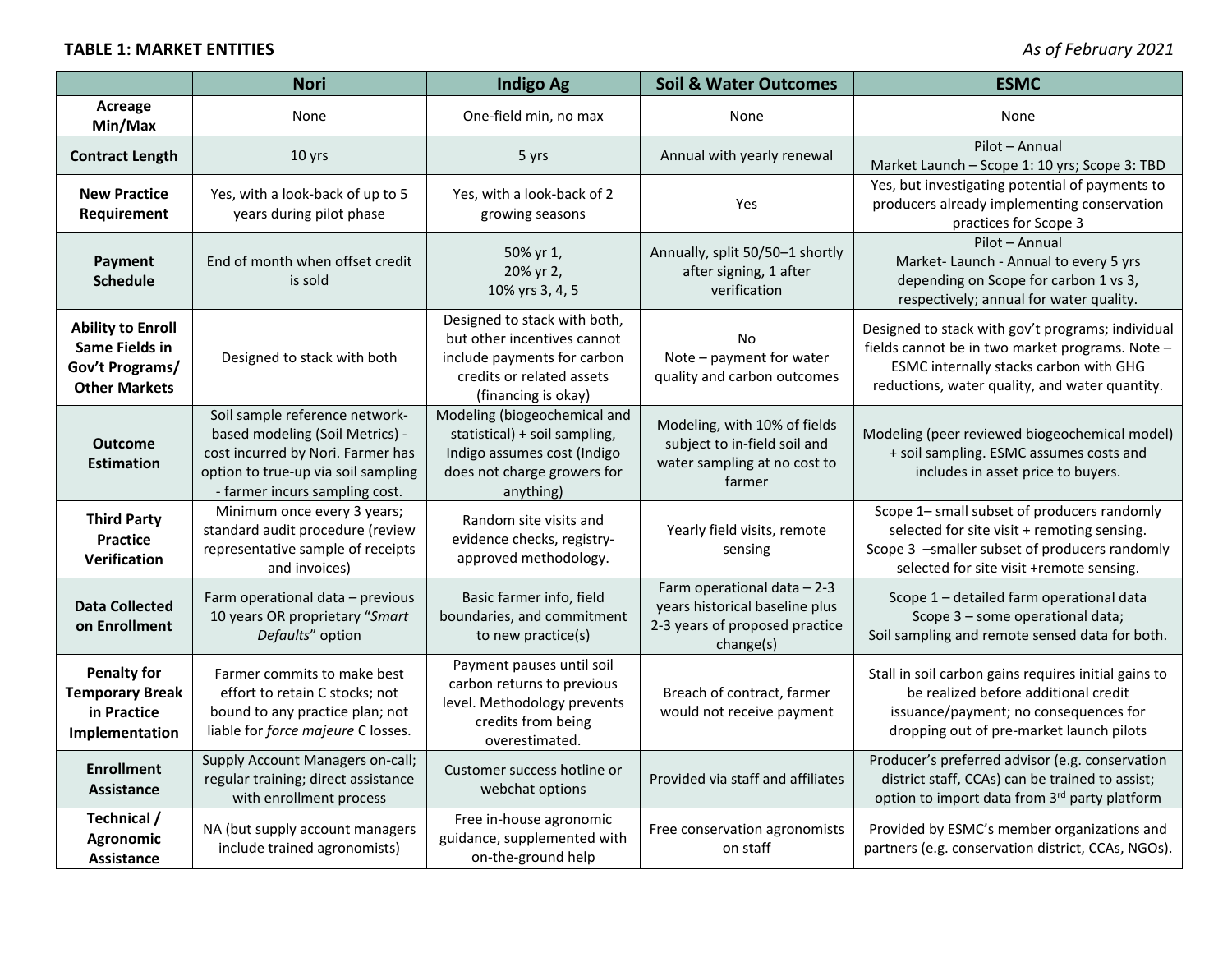|                                                                                       | <b>Bayer</b>                                                                                                                                                                                                                              | <b>Corteva</b>                                                                                                                                                                   | <b>Nutrien</b>                                                                                                                  |
|---------------------------------------------------------------------------------------|-------------------------------------------------------------------------------------------------------------------------------------------------------------------------------------------------------------------------------------------|----------------------------------------------------------------------------------------------------------------------------------------------------------------------------------|---------------------------------------------------------------------------------------------------------------------------------|
| <b>Acreage Min/Max</b>                                                                | 10 acre per field minimum                                                                                                                                                                                                                 | None                                                                                                                                                                             | None                                                                                                                            |
| <b>Contract Length</b>                                                                | 10 yr enrollment (minus yrs farmer was paid for<br>historical practices) + additional 10 yr retention<br>of practices; no penalty for leaving the program<br>if written notice is provided 30 days prior to end<br>of current program yr. | 10 yr contract, option to opt-out at the end of<br>yr 2. Opt-out option at the end of each year for<br>years $3 - 10$ .                                                          | 1 to 3 years, depending on pilot project                                                                                        |
| <b>New Practice</b><br>Requirement                                                    | New practices adopted within 10 yrs are eligible<br>for payback for up to 5 yrs.                                                                                                                                                          | Yes, no look-back period                                                                                                                                                         | Yes, no look-back period                                                                                                        |
| <b>Payment Schedule</b>                                                               | Payments are made upon practice verification.<br>For practices used in Fall 2021/Spring 2022,<br>payments should be expected in Q4 of 2022.                                                                                               | Payments are made after practices are verified.<br>For practice changes made in Fall 2021/Spring<br>2022, payments would be made in Spring 2023.                                 | Pilot dependent, but most often at the end of<br>the crop year after practice implementation is<br>verified.                    |
| <b>Ability to Enroll</b><br>Same Fields in<br>Gov't Programs/<br><b>Other Markets</b> | Growers can participate in state and federal<br>programs if they do not generate greenhouse<br>gas reduction assets.                                                                                                                      | Farmers can participate in federal and state<br>conservation programs.                                                                                                           | Pilot project dependent - some can overlap,<br>some restrict the acres from participating in<br>other programs at the same time |
| <b>Outcome</b><br><b>Estimation</b>                                                   | Soil sampling every 5 years, with carbon<br>sequestration modeled on a yearly basis via<br>external peer-reviewed models                                                                                                                  | Practice changes are logged in the Granular<br>Insights platform. This data is shared with<br>ESMC, who will quantify farmers' soil carbon<br>storage and certify their credits. | Pilot project dependent - but generally through<br>a combination of modeling and sampling of<br>both water and soil             |
| <b>Practice</b><br>Verification                                                       | Utilizes various methods, including the Climate<br>FieldView platform and Operational Tillage<br>Information System (OpTIS) technologies, plus<br>soil sampling every 5 yrs.                                                              | Soil sampling by Corteva, with additional<br>quantification and verification conducted by<br>ESMC.                                                                               | Verification of all data is done for all projects by<br>the grower and where needed by Nutrien staff<br>or other partners.      |
| <b>Data Collected on</b><br><b>Enrollment</b>                                         | During enrollment, growers share their fields<br>via Climate FieldView and select which practices<br>are used and when they were adopted.                                                                                                 | Current crop year + 3 yrs of historical field data,<br>including crop type, nitrogen applications,<br>tillage data, harvest data, and cover cropping<br>data (if applicable).    | Field level practice data, soil samples, and field<br>shape files                                                               |
| <b>Penalty for</b><br><b>Temporary Break</b><br>in Practice<br>Implementation         | Situations in which one or both selected<br>practices are not implemented due to<br>environmental conditions will be evaluated on a<br>case-by-case basis.                                                                                | If the weather prevents the use of practice<br>change, a grower will see reduced crediting and<br>thus reduced payments.                                                         | Pilot-project dependent                                                                                                         |
| <b>Enrollment</b><br><b>Assistance</b>                                                | Customer Success team available to answer<br>questions via carbonprogram@bayer.com or<br>833-877-7934.                                                                                                                                    | Assistance in navigating program participation<br>(onboarding to payment) provided by Corteva<br>Carbon Sales and Support. Visit<br>Corteva.com/carbon.                          | Pilot-project dependent                                                                                                         |
| Technical /<br>Agronomic<br><b>Assistance</b>                                         | Free agronomic support from Bayer<br>agronomists. Cover crop discount and selection<br>available through LaCrosse Seed.                                                                                                                   | Free agronomic recommendations on practice<br>changes and implementation provided by local<br>Pioneer Seed Agents or other Corteva Advisors.                                     | Free technical assistance from a variety of<br>Nutrien staff.                                                                   |